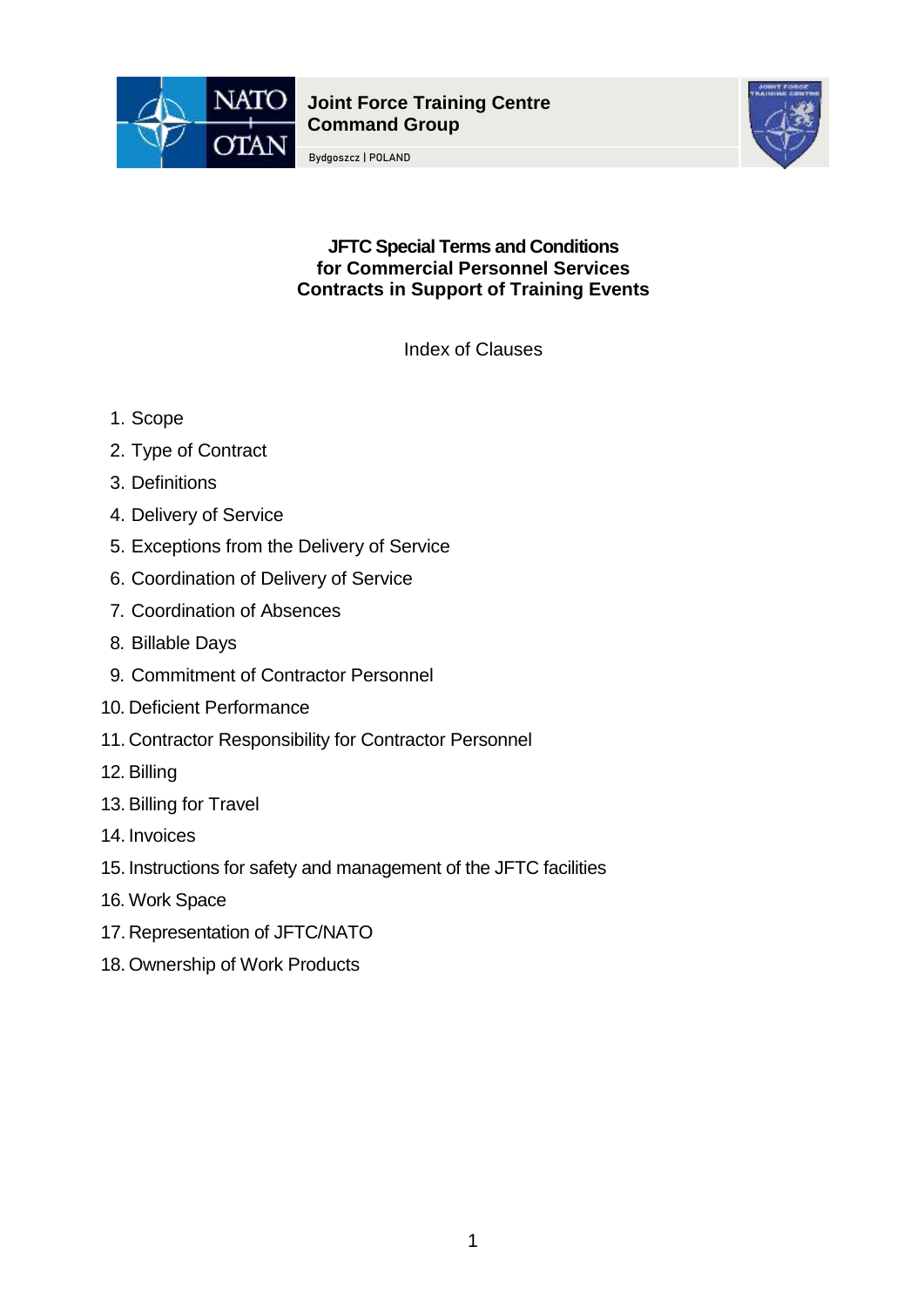# **1. SCOPE**

These Special Terms and Conditions address all issues pertaining to Commercial Personnel Services in support of training events to be rendered by the Contractor to JFTC under this Contract, thereby taking precedence over the JFTC General Terms and Conditions.

# **2. TYPE OF CONTRACT**

As far as Commercial Personnel Services under this Contract are concerned this is a Level of Effort, Firm-Fixed Price Contract with a not to exceed limit presented by the man years or fraction thereof, as provided in the SOW. This Contract establishes a contractual relationship strictly between the Contractor and JFTC. All financial risks and liabilities undertaken by the Contractor for the purpose of the service provision fall with the Contractor. All employer responsibilities for the Contractor Personnel performing under this Contract shall lie with the Contractor. In case the Contractor is self-employed individual those Special Terms and Conditions referring to the Contractor Personnel are equally applicable to him/her except for individual leave entitlement which is to be considered as period of permitted absence.

#### **3. DEFINITIONS**

a. Billable Days

As further specified in these Special Terms and Conditions, days spent by the Contractor Personnel in the immediate performance of this Contract for which the Contractor may bill JFTC at the daily rate set out in this Contract.

b. Commercial Personnel Services

As specified in the SOW, the continuous performance to be provided by the Contractor Personnel. The amount of Commercial Personnel Services is calculated on the basis of Man Years or a fraction thereof.

c. The Contractor Personnel

An individual/individuals employed by the Contractor to perform the services required under this Contract for JFTC.

d. JFTC Work Days

Mondays through Fridays with the exception of JFTC Holidays, which are listed in JFTC Directive 10-01. There are approximately 15 JFTC Holidays during a calendar year. The number of JFTC Holidays may vary from year to year.

e. JFTC Operating Hours

As provided for in JFTC Directive 10-01.

f. Man Year

230 man-days of the service to be rendered by one Contractor Personnel within one calendar year. The basis of this calculation is 46 weeks of contract performance assuming 5 JFTC work days per week. In no event shall the ceiling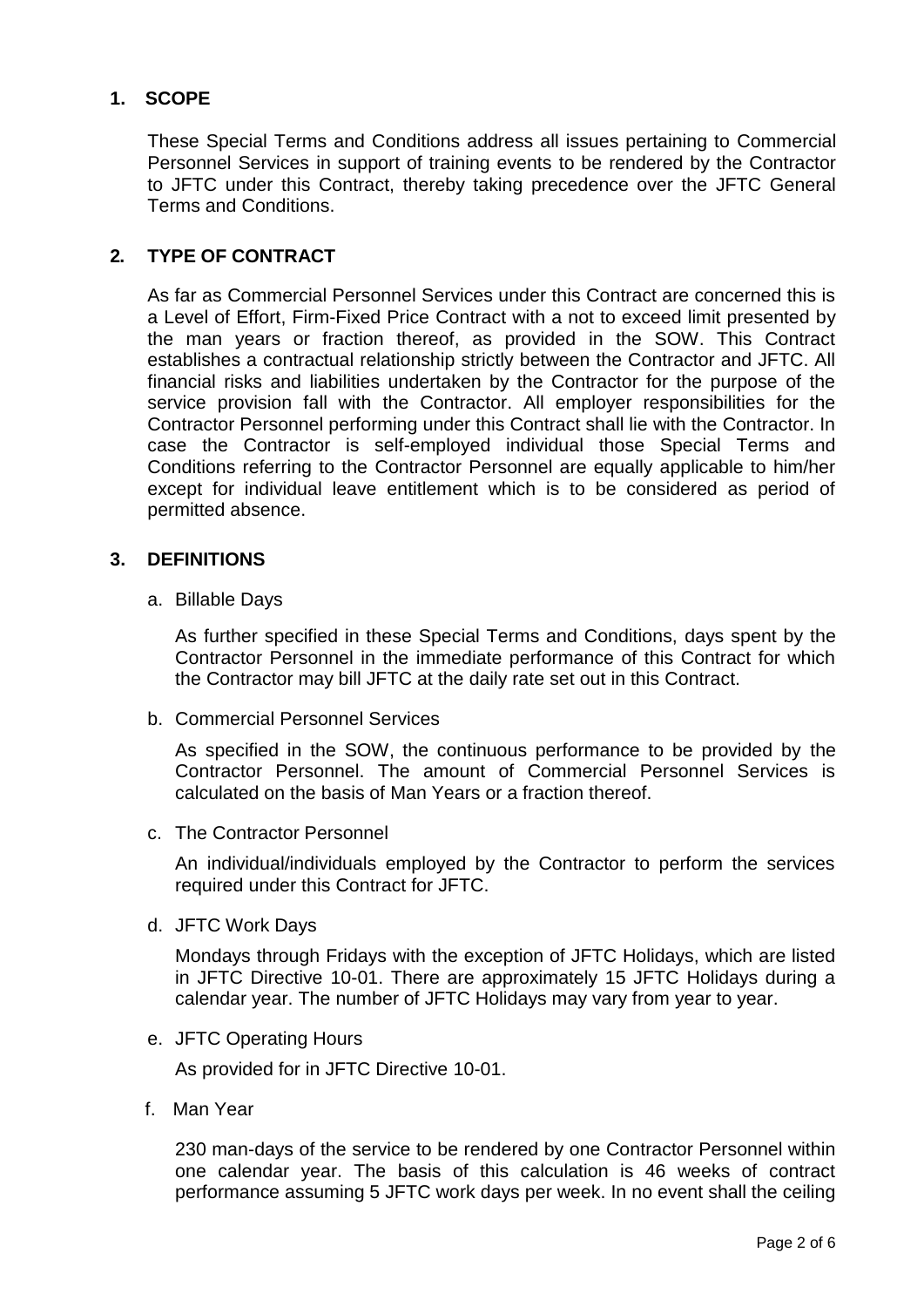of 230 man-days per man year or corresponding fraction thereof be exceeded. The billable time on travel defined in paragraph 8.b. is not included in a manyear limit.

g. Surge capability.

Surge capability requirement is a contract vehicle used in case emerging circumstances require a quick and temporary increase of effort from existing personnel (to meet specific requirements within the scope of the Statement of Work). Surge capability shall not exceed 30 man-days annually. Man-day rate for surge capability will remain at the same level as for applicable contract base or option period. Surge capability is an extra effort above man-year limit, requested by the respective COTR and duly supported by approved Purchase Order.

h. Products

Any item, document, writing, study, briefing, data base, piece of software or any other physical or intellectual result of the performance of the commercial personnel service or the associated interaction with NATO staff which may be subject to ownership rights.

### **4. DELIVERY OF SERVICE**

All Commercial Personnel Services under this Contract will be performed primarily on JFTC Work Days and during JFTC Operating Hours.

# **5. EXCEPTIONS FROM THE DELIVERY OF SERVICE**

Under exceptional circumstances, i.e. during the execution of the training event Commercial Personnel Services may be provided outside of the limitations for the Delivery of Services stated in paragraph 4, as directed by the respective COTR.

### **6. COORDINATION OF DELIVERY OF SERVICE**

In order to ensure a balanced professional performance of the Contractor Personnel during their performance for JFTC, the Contractor shall ensure that each Contractor Personnel will take his/her applicable leave. All periods of non-delivery of services must be coordinated with the respective COTR.

### **7. COORDINATION OF ABSENCES**

To ensure the uninterrupted flow of JFTC projects, any absence by the Contractor Personnel requires earliest possible coordination with the COTR. Generally, such absence requires the approval by the COTR.

a. Personal Leave

At the beginning of the Contract the Contractor and the COTR will establish a leave plan for each Contractor Personnel. There should be minimum of 15 JFTC working days during a year dedicated for personal leave, although the number of individual leave days may be greater.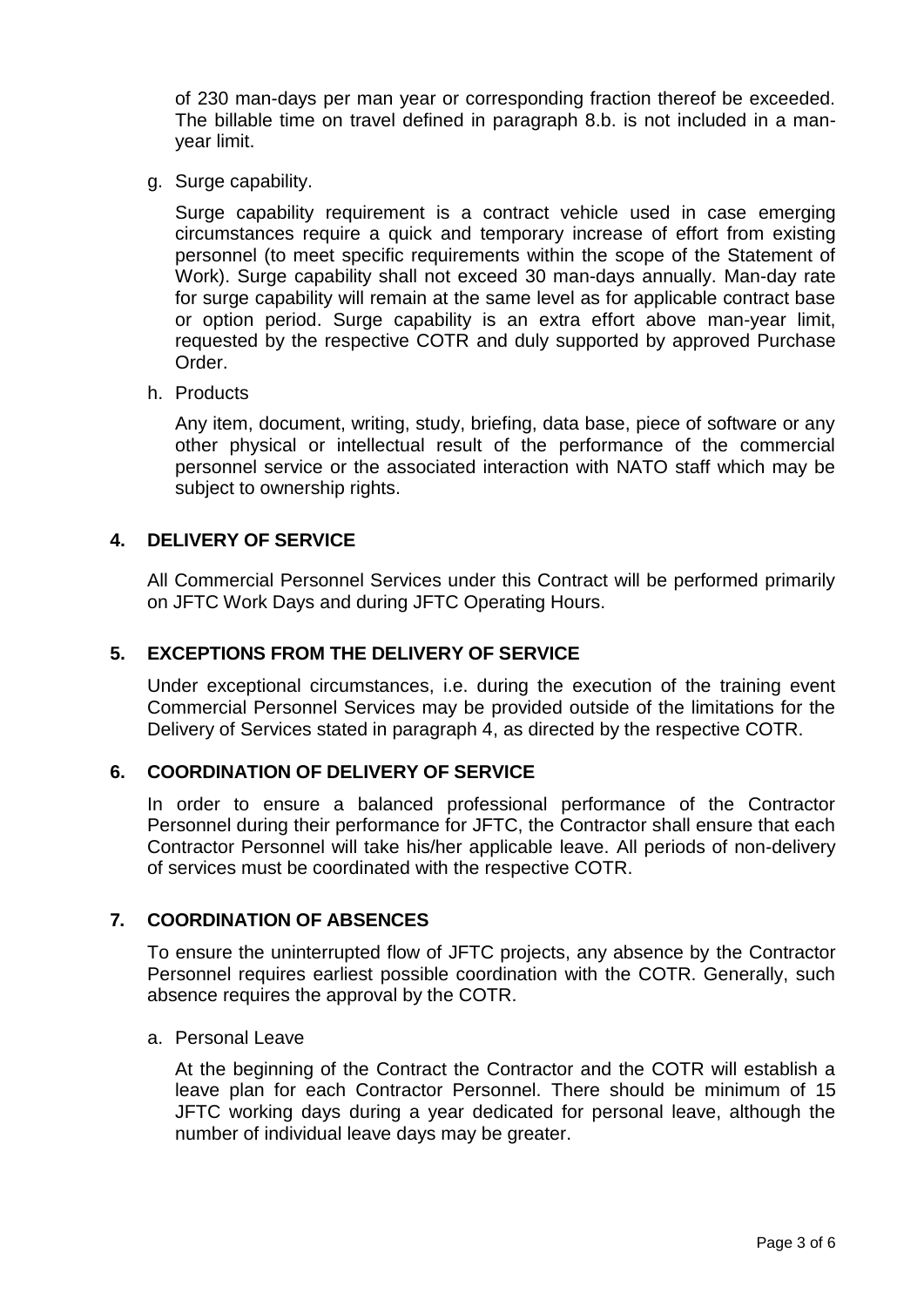b. Illness

Should absences caused by illness affect the performance of a JFTC project, the Contractor, upon request by the Contracting Officer, shall immediately replace the incapacitated Contractor Personnel with an equally qualified individual. JFTC reserves the right to approve such substitute based on his/her suitability and qualifications.

c. Other Absences

Unless otherwise arranged for, the Contractor shall ensure the full presence of the Contractor Personnel in accordance with Delivery of the Service set out in paragraph 4.

#### **8. BILLABLE DAYS**

Only time spent by the Contractor Personnel in the immediate performance of this Contract, subject to the rules and procedures set out in paragraph 12 and 14.

a. Billable days

(1). 100% of the daily rate will be applicable for days above 6 hours worked.

(2). 50% of the daily rate will be applicable for days between 4 and 6 hours worked.

(3). 25% of the daily rate will be applicable for days between 2 and 4 hours worked.

(4). There will be no payment for days less than 2 hours worked.

b. Billable time on travel

Travel time used for Travel on International Duty (to/from place of destination) will be paid as follows:

- (1). 100% of the daily rate for intercontinental travel,
- (2). 75% of the daily rate for continental travel, and

(3). 50% of the daily rate for travel within Poland (except Local Area Travel as is defined in the JFTC Directive 60-50 – Travel on International Duty).

c. Billable days on courses, conferences and workshops.

Time spent by Contractor Personnel attending a course, conference or workshop, is only billable in accordance with paragraph 8-a., if the participation is specifically ordered by the JFTC in advance.

d. Non-performance

Personal leave, closing of the Headquarters by the order of the JFTC Deputy Commander and Chief of Staff, sickness, company coordination, company reports, training not required or ordered by JFTC, breaks (except the mid-day break as defined in JFTC Directive 10-01), internal social events (except for the obligatory participation in official JFTC events, as ordered by the Commander or the Deputy Commander and Chief of Staff) or any other activity not immediately related to the performance of the services required under this Contract do not constitute billable days.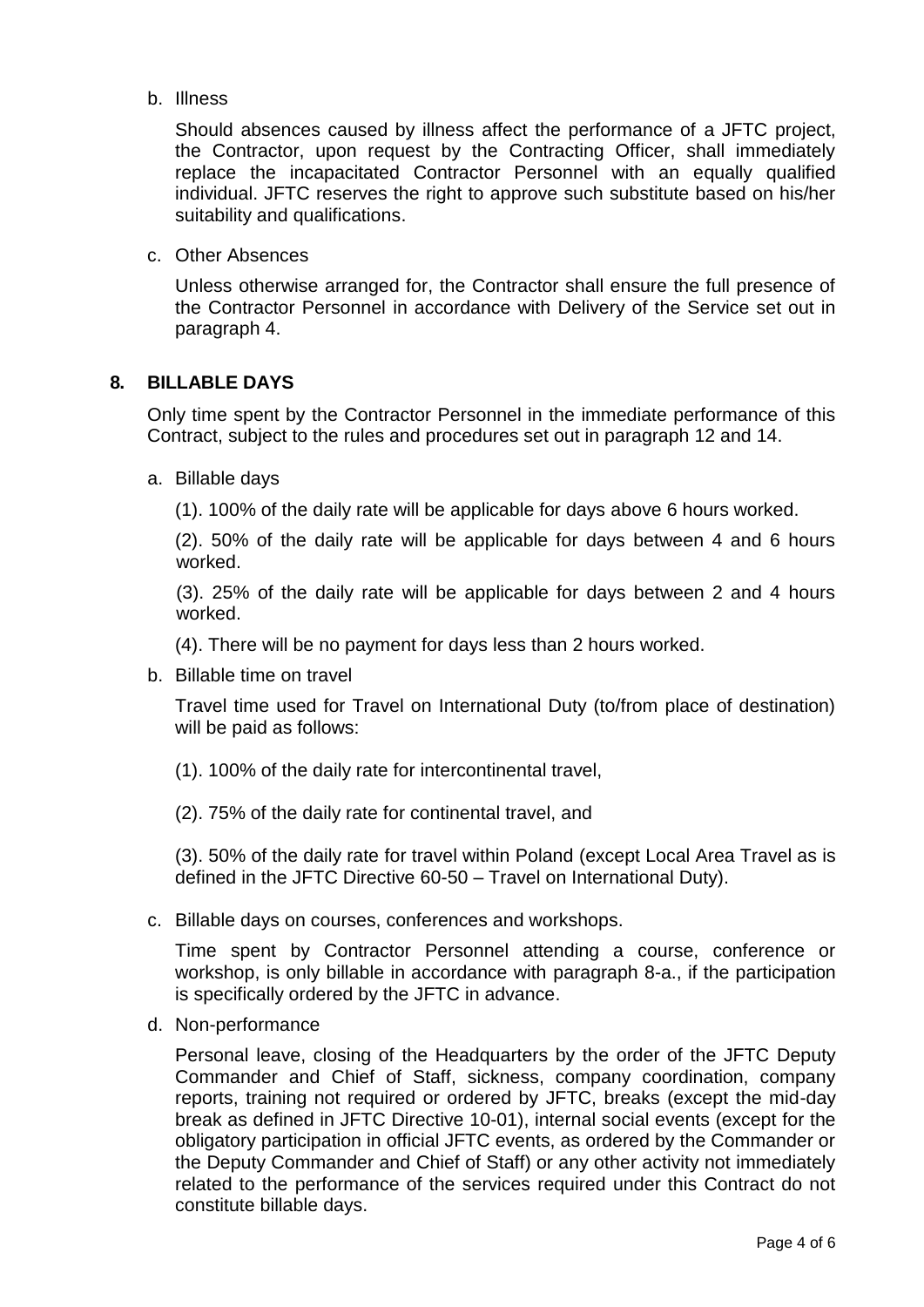# **9. COMMITMENT OF CONTRACTOR PERSONNEL**

The Contractor warrants that the Contractor Personnel initially presented for the performance of this Contract will perform this Contract for its duration. Any exchanges of the Contractor Personnel shall meet the requirements of the SOW and be performed only with written consent by the Contracting Officer.

### **10. DEFICIENT PERFORMANCE**

Should committed Contractor Personnel perform unsatisfactorily the Contractor will exchange such Contractor Personnel, at the request of the Contracting Officer for Contractor Personnel meeting the quality requirements set out in the SOW.

# **11. CONTRACTOR RESPONSIBILITY FOR CONTRACTOR PERSONNEL**

The Contractor, and in the case being, the sole proprietor, as the employer of the Contractor Personnel performing the services under this Contract shall be fully responsible for all insurances, emoluments as well as taxes and payments to the health, social security, registration fees, the contractor's running costs and any other applicable mandatory contributions. In case of duty travels to high risk areas required by JFTC, the Contractor may be reimbursed the insurance costs by JFTC, if so decided by the Deputy Commander and Chief of Staff.

#### **12. BILLING**

The Contractor shall bill time for the Contractor Personnel at the daily rate set out in this contract ONLY for billable days. The remuneration shall cover all the Contractor's expenses, except for travel expenses as described in paragraph 13 below.

### **13. BILLING FOR TRAVEL**

Travel by the Contractor Personnel shall be authorised and reimbursed in accordance with JFTC Directive 60-50 – Travel on International Duty.

### **14. INVOICES**

All invoices shall be provided by the Contractor in accordance with the General Terms and Conditions to this Contract. Additionally, the invoices for Commercial Personnel Services shall contain, at a minimum:

- a. A breakdown of the Contractor Personnel;
- b. The billable days performed by each of them; and also
- c. Indicating travel, absences and other relevant information.

#### **15. INSTRUCTIONS FOR SAFETY AND MANAGEMENT OF THE JFTC FACILITIES**

The Contractor shall ensure that the Contractor Personnel honour all JFTC Directives and further guidance by the Deputy Commander and Chief of Staff regarding the safety and management of JFTC.